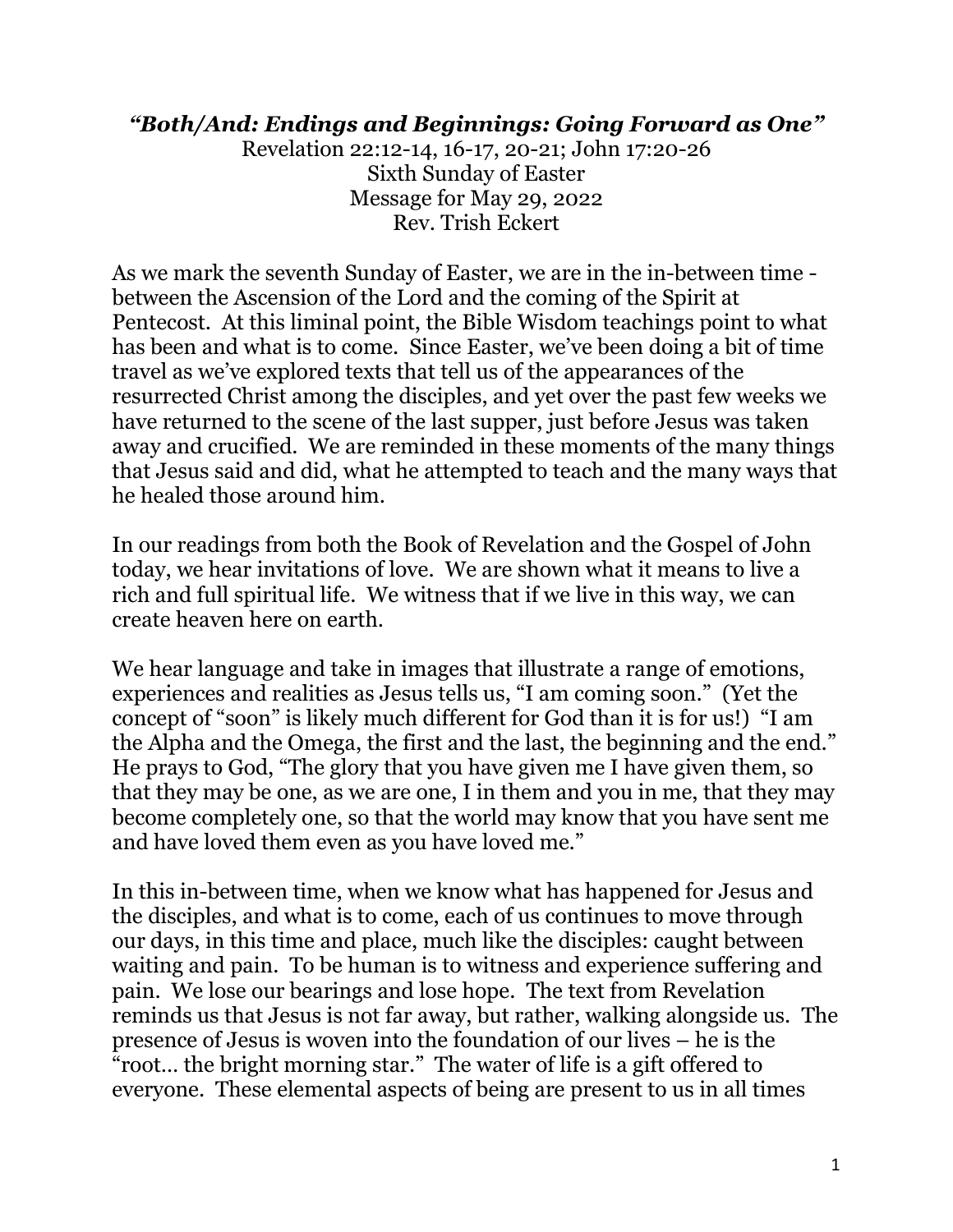and places, reminding us of the proximity of the Divine, even when we are feeling separated from it.

These passages remind us of our interconnection and the relationship with the Triune God. Certainly, the Triune nature of God is another opportunity to think beyond dualism, beyond "either/or." As we attempt to understand the trinity, I came across a writing that I thought beautifully articulates the concept and want to share with you what the Lutheran minister and public theologian, Nadia Bolz-Weber lifts up for us as we "…dwell and wrestle with the sacred mystery of that which is one, being multiple, and the multiple, one. God is three in One…what some call the Father, Son, and Holy Spirit; Yahweh, Jesus, and Sophia; the divine parent, liberator, and advocate; the creator, redeemer, and sustainer. God is these three identities, and yet one identity. These three…being so deeply connected and interwoven so as to be indivisible. I in you and you in me and us in them. This is the nature of who God is – relational, but in a particularly intimate way – a way marked by deep connection and knowing and love."

The first reading comes from the Book of Revelation. Of course, this is credited to the Apostle John, and is placed at the end of the New Testament, at the end of the Bible. And now, we're in the final chapter of the final book. It's rather like a benediction – it's a lovely, hopeful chapter…the kind of passage that, if it were the end of a movie, would be shot at sunset with a gauzy filter and soaring music. This part of Revelation is all about the resolution to the drama and struggle of the rest of the book, and it's about the peace that John sees coming at the culmination of the cosmic struggle.

On this particular Sunday, when so many of us are weighed down by what is happening around us and what we are reading in the headlines: climate change, pandemic, hate crimes, mass shootings and unrelenting violence this passage speaks directly to us. Certainly, John was living in the midst of terror and tyranny himself. Imagine him sitting in a prison colony writing his apocalypse. He was probably animated by fear, anger, hope, piety, revelations from God, and an abiding sense of needing to comfort others. The bulk of the apocalypse provides that kind of comfort in many ways, some of which is quite terrifying. There are calamities and catastrophes, and the cosmos is undone bit by bit.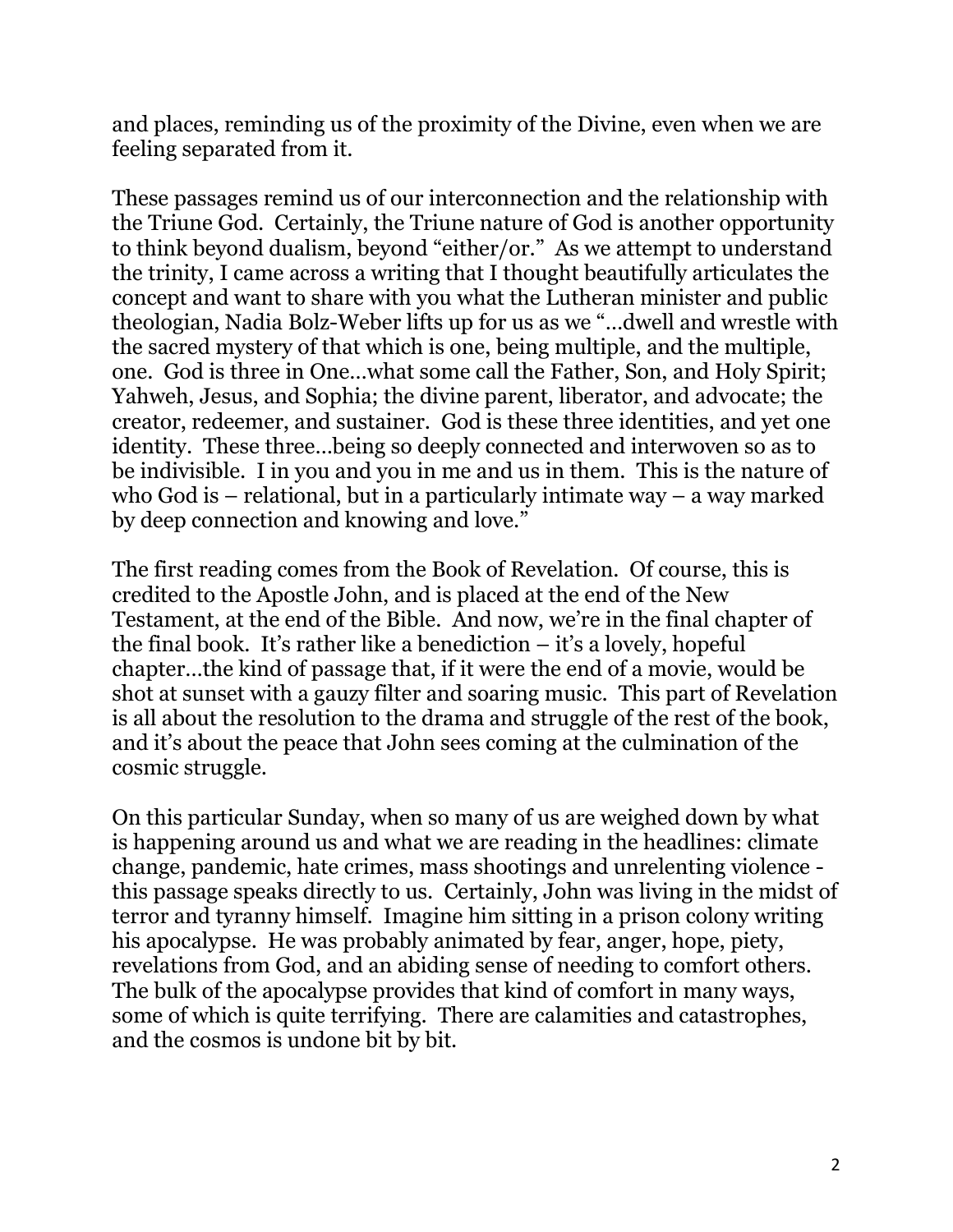All of that was probably meant to be comforting to his fellow Christians; in the end, he was saying, God will win out. And here at the end, comfort comes in a different way: in a scene of restful triumph, where all is well and all is right. I have to imagine that John sighed and smiled as he wrote this chapter, feeling that he had accomplished what he wanted to accomplish. "Let anyone who wishes take the water of life as a gift. The one who testifies to these things says, 'Surely I am coming soon.'"

If the Revelation reading was benedictory, then so is this passage from John. On his last night with the disciples, Jesus shares a meal with them, washes their feet, gives them a new commandment, and answers question after question about the fact that he is about to leave them (John 13-16). And after all that, Jesus begins to pray.

Here, Jesus is looking forward, in almost-wistful kinds of ways, to the future of his disciples, but also of others who are yet to come. What Jesus wants for those people–his followers present and future–is unity. "That they may all be one." The meaning and nature of that oneness is left a little bit vague, but we can get the sense. Jesus wants his followers to be unified. This has, of course, in no way been the case.

It's interesting that Jesus' prayer is so different from the other Gospels. In the readings of Matthew, Mark, and Luke, when Jesus prays before his arrest, he is in Gethsemane, and he prays alone. Even his most trusted disciples are sitting apart from him, and rather than listening, praying, or keeping watch, they fall asleep.

In John's Gospel, the scene is different. Jesus and the disciples have not yet traveled to the garden where Jesus will be met by Judas and betrayed. In John, when Jesus prays, the disciples are within earshot. Throughout the earlier part of the evening Jesus had given them as much information as he could about what was about to happen and how he would provide for them in the future. He shifts now into praying for them. This is a special moment – Jesus isn't preaching or teaching or healing in this moment – he is in intimate conversation with God. We have the opportunity to overhear this prayer, a prayer in which Jesus is discussing the likes of us and our little community of faith.

This week as I've been reflecting on this reading, I've thought about Jesus' emphasis on unity as he faced his own death. Was being "one" a challenge